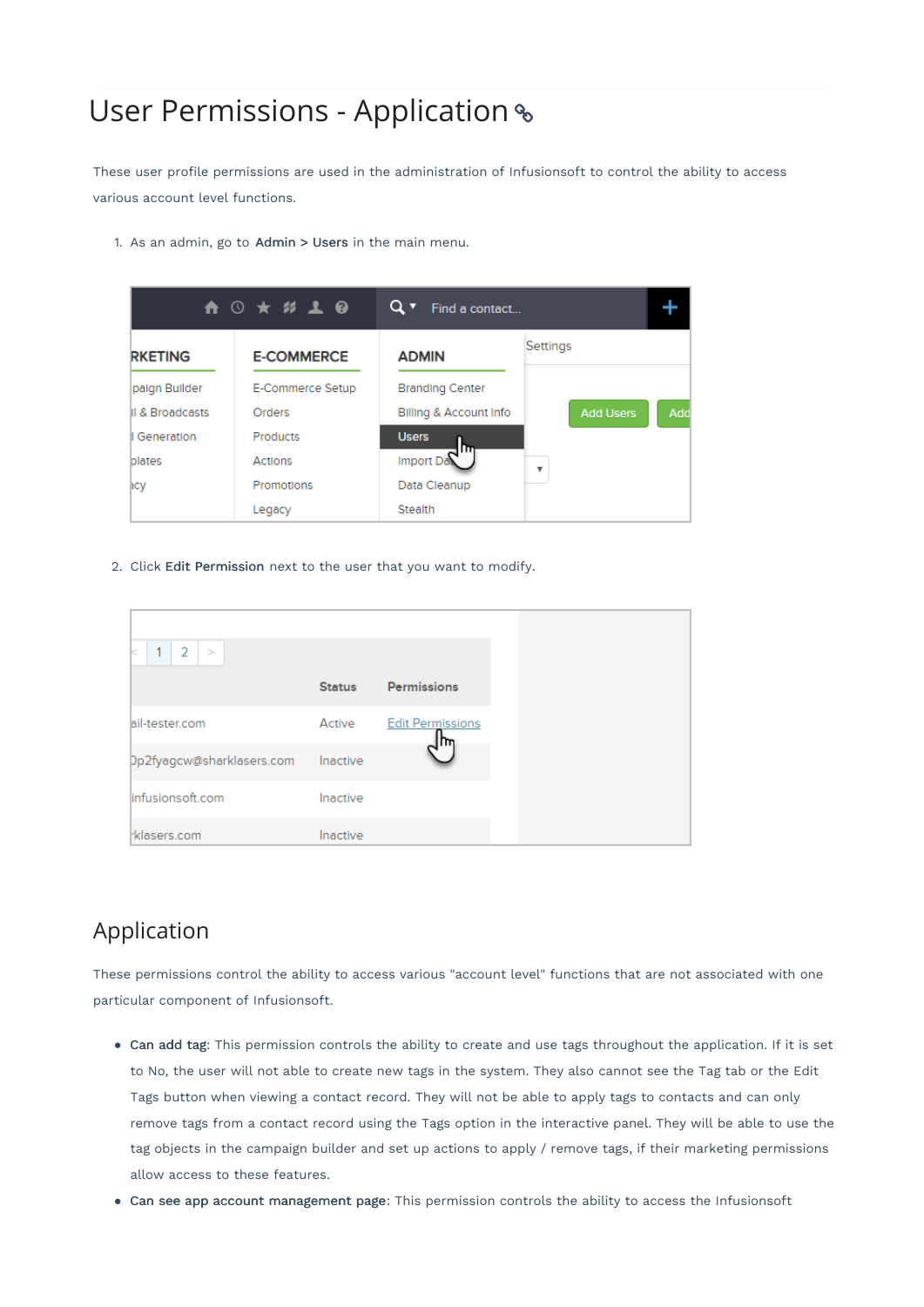account page in the Admin area of the main navigation menu. This page provides summary account usage information and allows you to upgrade your account, manage billing, and purchase plug-ins or services. If it is set to No, the user will not see the Infusionsoft Account option in the main menu.

- Can go to billing info management page: This permission controls the ability to view the billing summary on the Infusionsoft Account page. If it is set to No, the user will be able to access the account page to upgrade and purchase add-on products or services; however, they will not see the next bill date or be able to log into the customer center to update the credit card on file.
- Can import records: This permission controls a user's ability to upload a spreadsheet of records into Infusionsoft (e.g., contacts, products, tags, etc...) If it is set to No, the user will not see the Import Contacts option in the Contacts menu and will receive an access denied message if they try an update import (Modify Existing Records) through Admin > Data Cleanup.
- Can dup check and merge records: This permission controls a user's ability to run the automated duplicate checking process and merge the duplicate contact records. If it is set to No the user will not see the Data Cleanup option in the main navigation menu.
- Can rollback imports: This permission controls a user's ability to delete (rollback) an entire import. If it is set to No the user can view previous imports (if can import is set to Yes), but cannot see the link required to rollback the import.
- Can view company files: This permission controls the ability to access the application file box from the user toolbar. They will receive an *access denied* message if they select the Files option from the Home icon on the toolbar. The user is still able to add files to contact file boxes.
- Can delete company files: This permission controls the ability to delete files from the application file box. If it is set to No, the user can view the company files but cannot delete them.
- Can export lists: This permission controls the ability to export any kind of data (e.g., contacts, orders, etc...) from your system. If it is set to No, the user will not see the Export option on any of the Action menus throughout the system.
- Can edit Misc. Settings: This permission controls access to various settings throughout the system. If it is set to No, then the user will not see the link to the marketing, e-commerce, or admin settings from the master nav. They will have limited access to CRM settings (like tags and scores). This permission will also limit the ability to access settings through the E-Commerce setup page.
- Can see other users: This permission controls the ability to view the list of users throughout the system. If it is set to No, the user will not see the Owner field on a contact or opportunity record. It also limits the ability to see the user list when performing a search. They cannot assign tasks, appointments, or notes to other users or view other's calendars.
- Can delete app data in bulk: This permission restricts a user's ability to batch-delete various records throughout the system. If it is set to No, the user will not see the *Delete* option in the Actions drop down menus.
- Can change field data in bulk: This permission controls a user's ability to mass update various records throughout the system. If it is set to No, the user will not see the mass update options in the Actions drop down menus throughout the system (e.g., mass update contacts, opportunities, referral partners, etc.)
- Can add items to the top nav: This permission controls a user's ability to add custom menu items to the area dropdown navigation (e.g., add a custom search to the Contacts menu within the CRM area). If it is set to No, the user will not see the Main Nav menu option under Admin > Settings.
- Can reveal credit card data: This permission is no longer valid.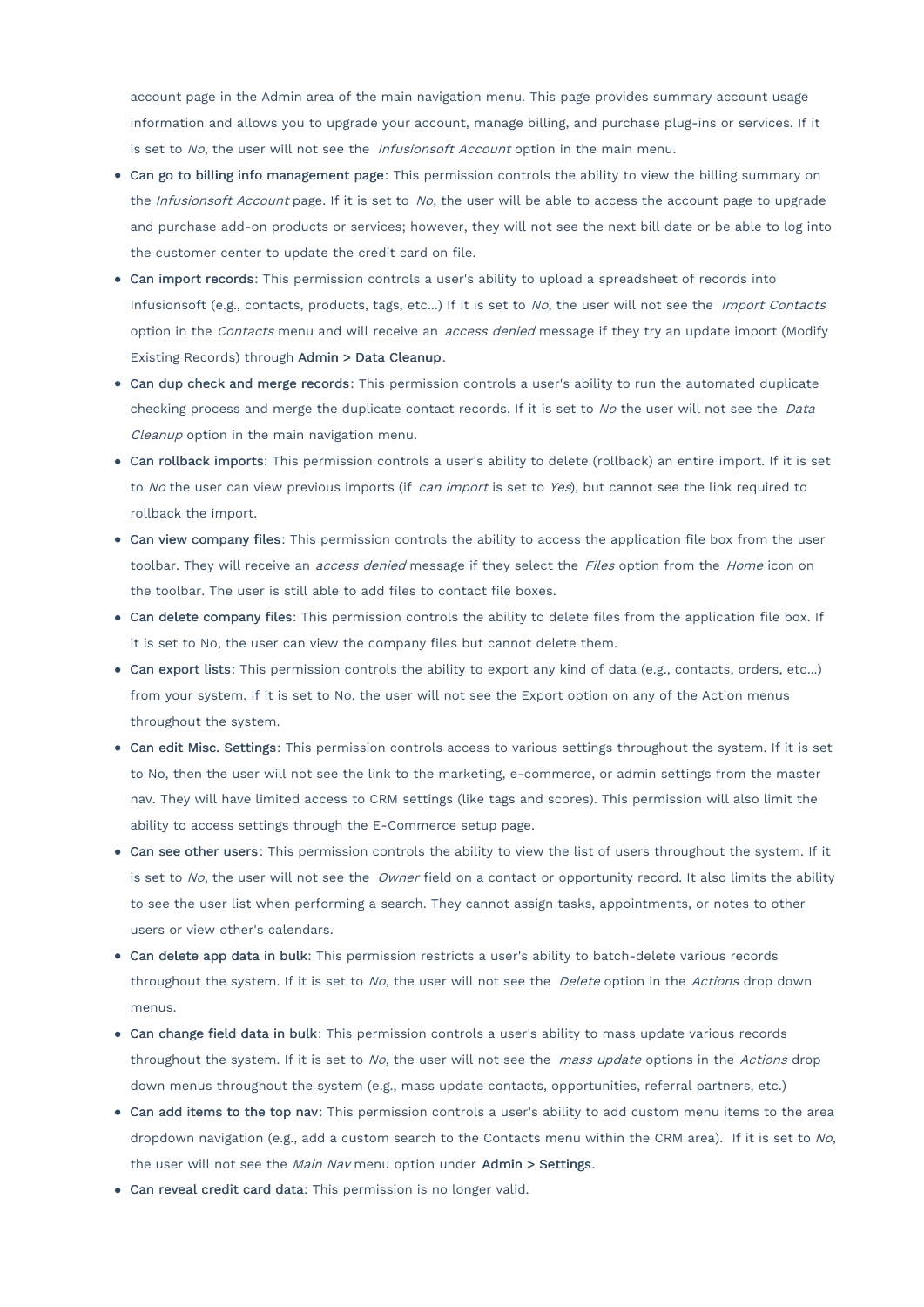$\bullet$  Can Manage Scores: This permission controls the ability to set up scoring criteria. If it is set to No, the user is not able to see the *Scores* menu option under CRM > Settings.

### Action

These permissions control the ability to set up, use, or manage action sets.

- Can apply actions: This controls the ability to run actions on a list of contacts or an individual contact or opportunity record. If it is set to No, the user will not see the Apply Action Set option in the Actions drop down menus throughout the system or the Apply Actions option on the contact actions list. They also will not see the Actions drop-downs when setting up web forms, order forms, etc...
- Can see all action sets: This permission controls the ability to view the list of all existing action sets. If it is set to No, the user will receive an *access denied* message when trying to access Action Sets through CRM > Settings or Marketing > Settings.
- Can share action sets: This permission controls the ability to share a new action set created through the Action Set settings screen with other users. If it is set to No, the user will not see the Visible To tab when creating a new action set through CRM > Settings or Marketing > Settings. Action sets are visible to all users by default. The visibility filter allows users to hide action sets for users so they will not see them when applying actions, copying actions, or running another action set.
- Can change priority of scheduled actions: This permission controls the ability to rearrange actions through the Scheduled Actions admin report. If it is set to No, the user will not be able to re-prioritize the actions.

## Reports

These permissions control access to reports by system area. If any of these permissions are set to Yes, the related report menu options are visible in the main navigation menu. If it is set to  $N$ o, the user will not see the menu option to the related reports:

- Can view Marketing Reports
- Can view Sales Reports
- Can view Order Reports
- Can view Affiliate Reports
- Can view Administrative Reports

# Fulfillment

Can see all fulfillment jobs: This permission only applies to the legacy Day or Agenda home page views. It does not apply to the customizable User Dashboard.

- If this permission is set to Yes the user is able to see the queued fulfillment and order fulfillment jobs assigned to all users.
- $\bullet$  If it is set to No, the user will only see their own jobs.

#### Mobile